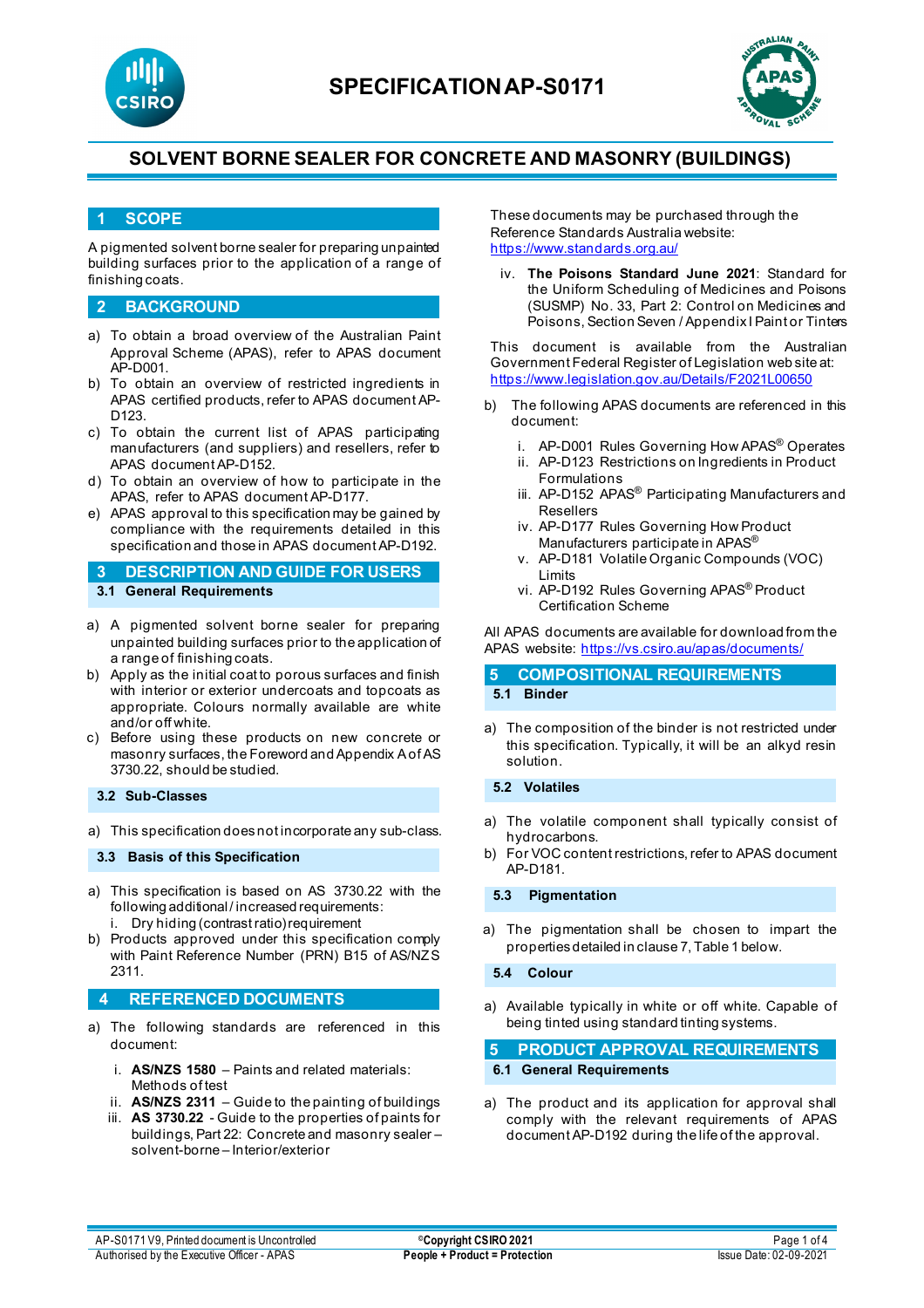



#### **6.2 Technical Requirements**

- a) The product shall comply with **all** the requirements of clause 7, Table 1 below.
- b) The manufacturers own quality control schedule of tests and limits shall be allowed subject to the approval of the Executive Officer (EO), APAS.
- c) On request, the EO may request the results of the tests for a batch and compare these with previous batches.
- d) Density and non-volatile content by weight (NVCW) figures for each production batch of the approved product shall be within ±3% of the actual (not theoretical) figures quoted in the original product approval submission (APAS document AP-D139).
- e) Subject to compliance with all the requirements of this specification, the level of Approval appropriate to the application shall be given to the system.

#### **6.3 Health and Safety Requirements**

- a) The manufacturer's Safety Data Sheet (SDS) must be studied closely prior to using the product and complied with during use of the product.
- b) Since the products covered by this specification contain hydrocarbon solvents, the paint is flammable and should be stored away from all sources of heat or ignition.
- c) Containers should be resealed immediately after use and good ventilation provided during use to minimise the risk of fire or explosion and the long-term toxic effects of absorption of the vapour into the lungs.
- d) Care should be taken to avoid contact with the skin by the use of protective clothing and barrier cream. All pumping equipment should be adequately earthed. A full-face air fed respirator should be used when spraying.
- e) Products intended for sale in Australia shall comply with all the requirements of the SUSMP. Products intended for sale in other countries shall comply with all local WHS and environmental requirements.
- f) The product shall comply with all requirements of clause 6.3 and 6.4 of APAS document AP-D192.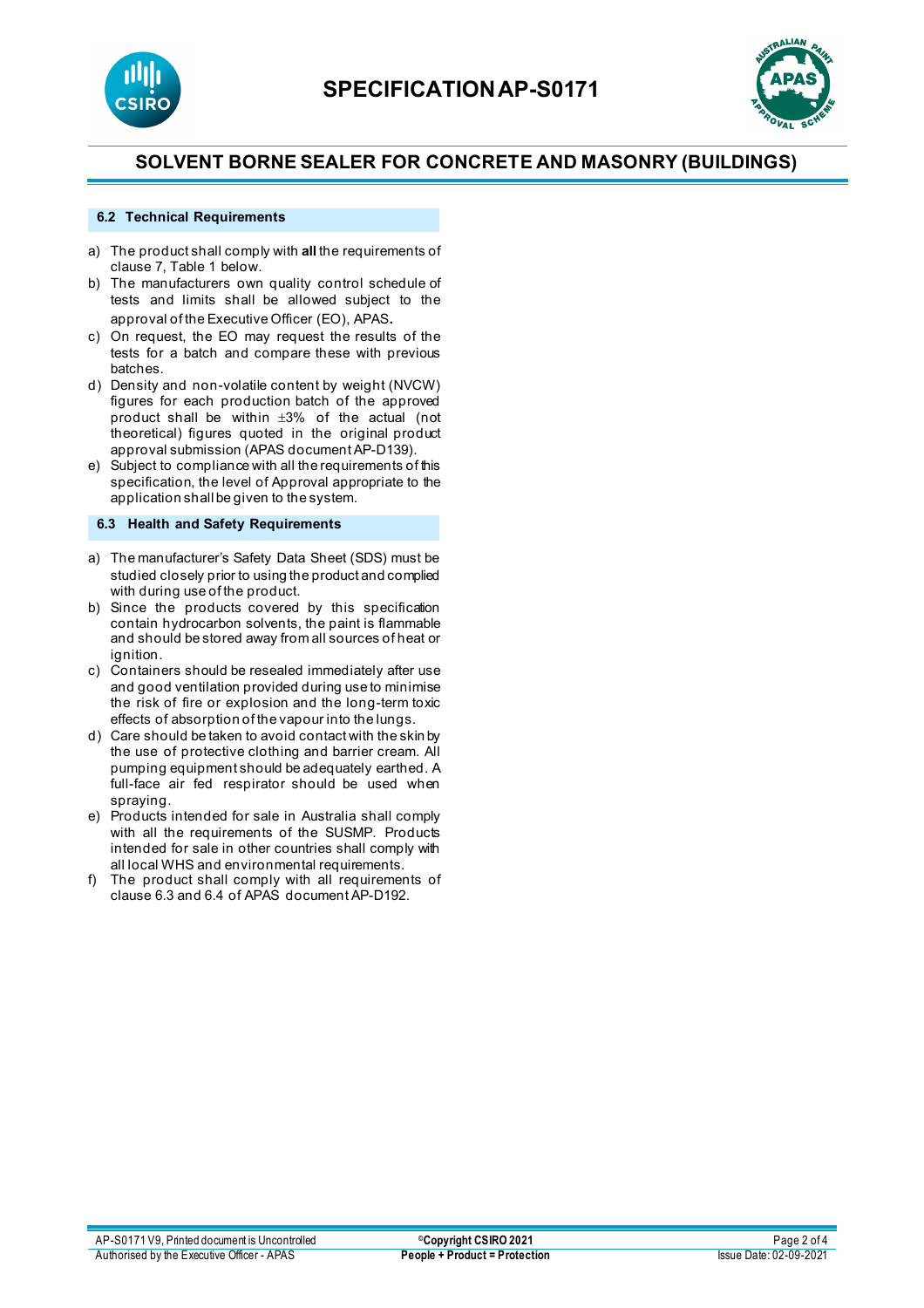



## **7 TABLE 1: PERFORMANCE PROPERTIES**

| <b>TEST</b>                       | <b>AS/NZS</b><br>1580<br><b>METHOD</b> | <b>REQUIREMENTS</b>                                                                                                                                             |
|-----------------------------------|----------------------------------------|-----------------------------------------------------------------------------------------------------------------------------------------------------------------|
| General Requirements              | AS 3730.22                             | Shall comply with all the requirements of clause 5 Typical<br>Properties and Characteristics Requirements.<br>All results shall be reported.                    |
| Dry Hiding Power - Contrast Ratio | 213.2                                  | Minimum 80%.                                                                                                                                                    |
| Viscosity                         | 214.3                                  | $0.1 - 0.4$ Pa.s.                                                                                                                                               |
| Colour - Visual Comparison        | 601.1                                  | White or Off-White.                                                                                                                                             |
| Specular Gloss                    | 602.2                                  | Maximum 50 at 60°.                                                                                                                                              |
| VOC Content                       | <b>APAS</b><br>AP-D181                 | Refer to APAS document AP-D181 for method and limits.<br>If the APAS specification is not listed on AP-D181, a declaration of<br>VOC content is still required. |